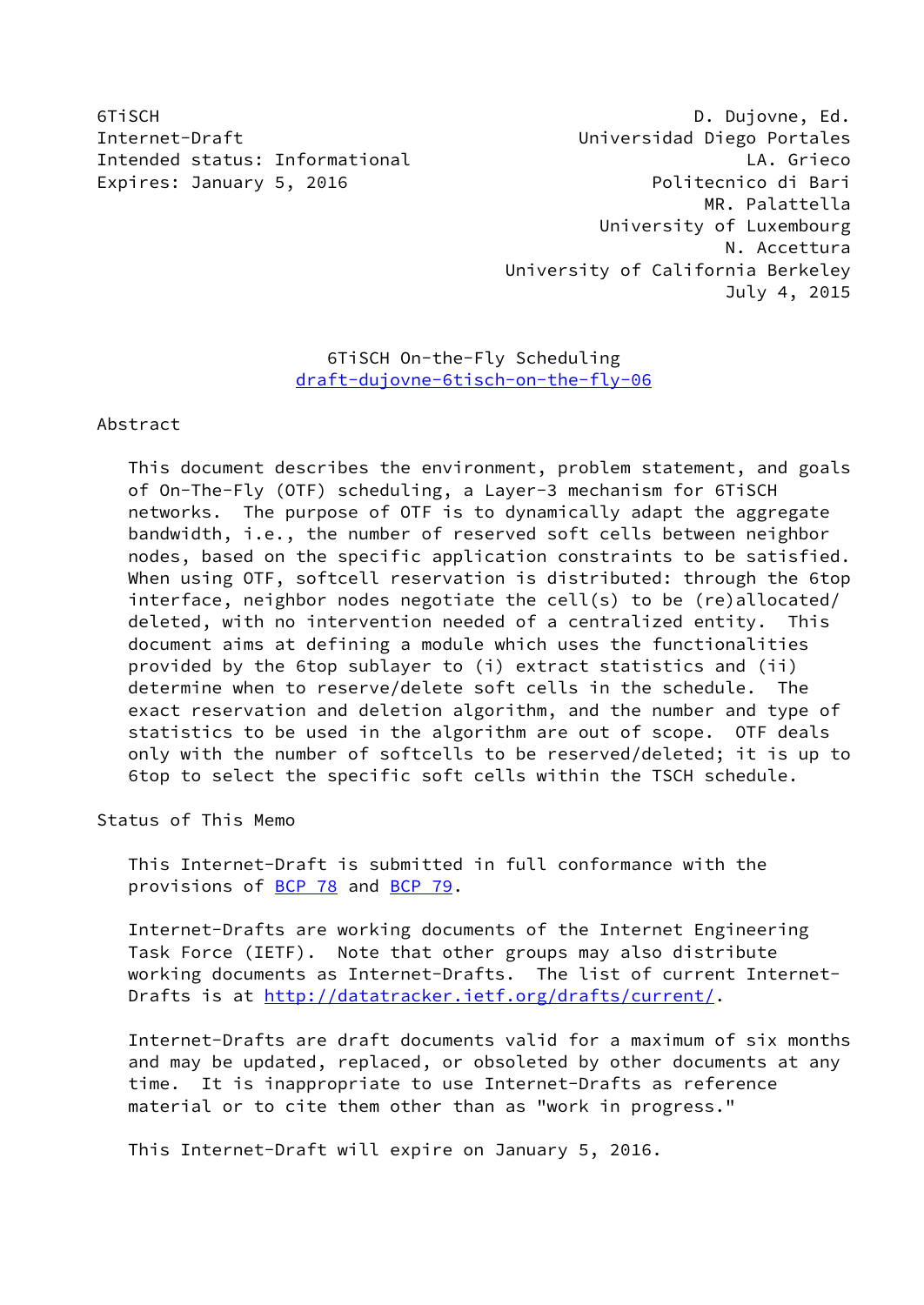<span id="page-1-1"></span>Internet-Draft 6tisch-on-the-fly July 2015

Copyright Notice

 Copyright (c) 2015 IETF Trust and the persons identified as the document authors. All rights reserved.

This document is subject to **[BCP 78](https://datatracker.ietf.org/doc/pdf/bcp78)** and the IETF Trust's Legal Provisions Relating to IETF Documents [\(http://trustee.ietf.org/license-info](http://trustee.ietf.org/license-info)) in effect on the date of publication of this document. Please review these documents carefully, as they describe your rights and restrictions with respect to this document. Code Components extracted from this document must include Simplified BSD License text as described in Section 4.e of the Trust Legal Provisions and are provided without warranty as described in the Simplified BSD License.

# Table of Contents

|    | $\overline{2}$                                               |
|----|--------------------------------------------------------------|
|    | $\frac{3}{2}$                                                |
| 3. | 6                                                            |
| 4. | Cell and Bundle Reservation/Deletion 6                       |
| 5. | Getting statistics and other information about cells through |
|    |                                                              |
| 6. | Events triggering algorithms in OTF 8                        |
|    | 7. Bandwidth Estimation Algorithms<br><u>୍ର</u>              |
|    | 8. OTF external CoAP interface 10                            |
| 9. | 11                                                           |
|    |                                                              |
|    | 10.1. Informative References 11                              |
|    | 10.2. External Informative References 12                     |
|    | Authors' Addresses<br>12                                     |
|    |                                                              |

## <span id="page-1-0"></span>[1](#page-1-0). Introduction

The IEEE802.15.4e standard [[IEEE802154e\]](#page-12-2) was published in 2012 as an amendment to the Medium Access Control (MAC) protocol defined by the IEEE802.15.4-2011 [[IEEE802154\]](#page-12-3) standard. The Timeslotted Channel Hopping (TSCH) mode of IEEE802.15.4e is the object of this document.

 On-The-Fly (OTF) scheduling is a 1-hop protocol with which a node negotiates the number of soft cells scheduled with its neighbors, without requiring any intervention of a centralized entity (e.g., a PCE). This document describes the OTF allocation policies and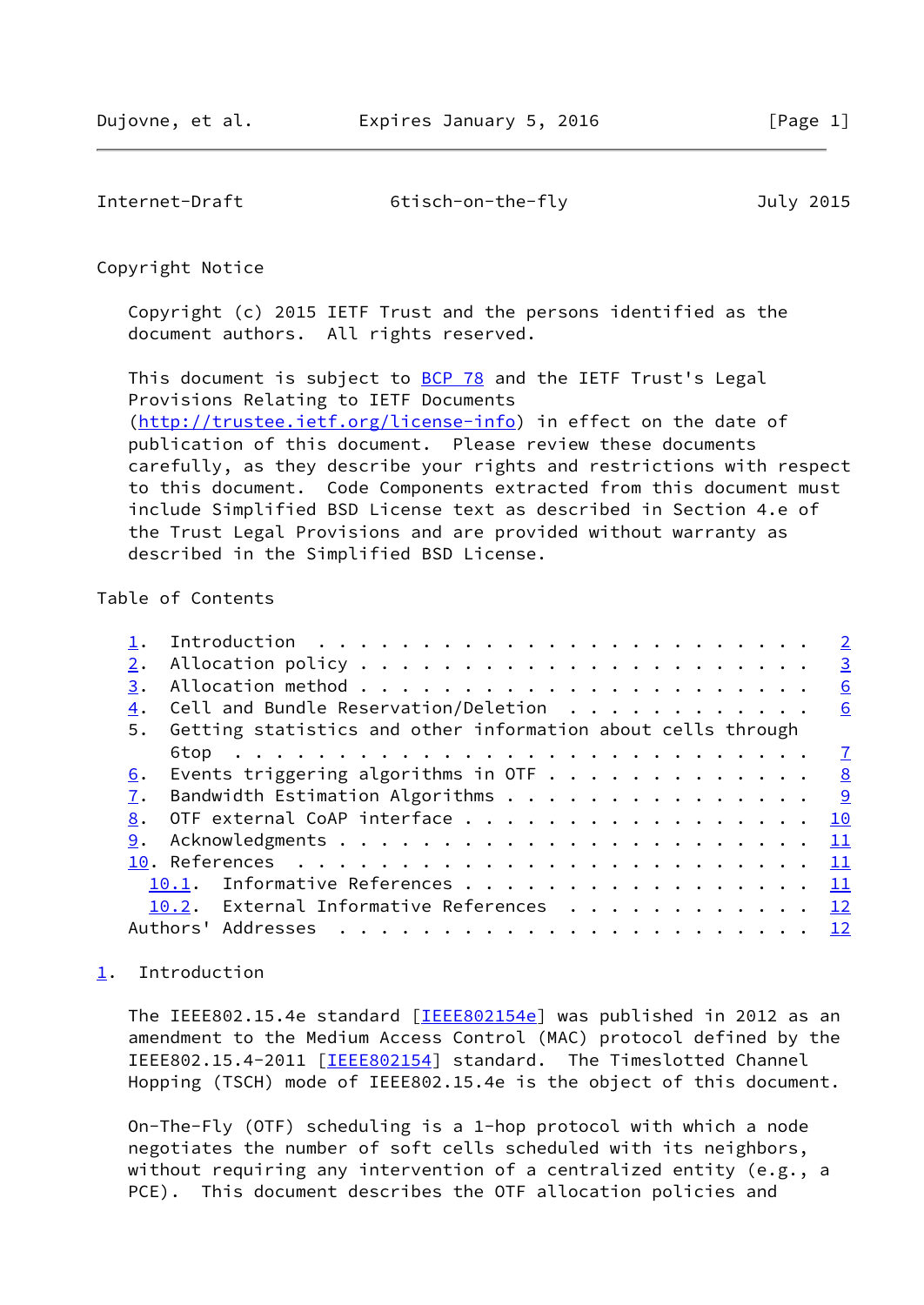methods used by two neighbors to allocate one or more softcells in a distribution fashion. It also proposes an algorithm for estimating the required bandwidth (BW). This document defines the interface between OTF and the 6top sublayer ([[I-D.wang-6tisch-6top\]](#page-12-4)), to collect and retrieve statistics, or allocate/delete soft cells. It

| Dujovne, et al. | Expires January 5, 2016 | [Page 2] |
|-----------------|-------------------------|----------|
|                 |                         |          |

<span id="page-2-1"></span>

Internet-Draft 6tisch-on-the-fly July 2015

 also defines two threshold values for bounding the number of triggered 6top allocate/delete commands. This document defines a framework; the algorithm and statistics used are out of scope. This draft follows the terminology defined in [\[I-D.ietf-6tisch-terminology](#page-11-4)] and addresses the open issue related to the scheduling mechanisms raised in [\[RFC7554](https://datatracker.ietf.org/doc/pdf/rfc7554)].

# <span id="page-2-0"></span>[2](#page-2-0). Allocation policy

 OTF is a distributed scheduling protocol which increases/decreases the bandwidth between two neighbor nodes (i.e., adding/deleting soft cells) by interacting with the 6top sublayer. It retrieves statistics from 6top, and uses that information to trigger 6top to add/delete softcells to a particular neighbor. The algorithm which decides how many softcells to add/delete is out of scope. For example, OTF might decide to add a cell if some queue of outbound frames is overflowing. Similarly, OTF can delete cells when the queue has been empty for some time. OTF only triggers 6top to add/ delete the soft cells, it is the responsibility of the 6top sublayer to determine the exact slotOffset/channelOffset of those cells. In this document, the term "cell" and "soft cell" are used interchangeably.

 OTF is a Layer-3 Mechanism, and as such, it operates on L3 links, on the best effort track, i.e. with TrackID=00, as defined in [\[I-D.wang-6tisch-6top](#page-12-4)]. Inside an intermediate node, a track is uniquely associated with only one bundle: the outgoing bundle. For an IP link, the bundle is identified by the peer mac address. For instance (macA, macB, TrackID=00) will be the bundle associated to the L3 link between node A and node B. The cells on the best effort track can be used for forwarding any packet in the queue, regardless of the specific L2 bundle (and thus, end-to-end L2 track) the packet belongs to. OTF manages the global bandwidth requirements between two neighbor nodes; per-track management is currently out of scope.

OTF is prone to schedule collisions. Nodes might not be aware of the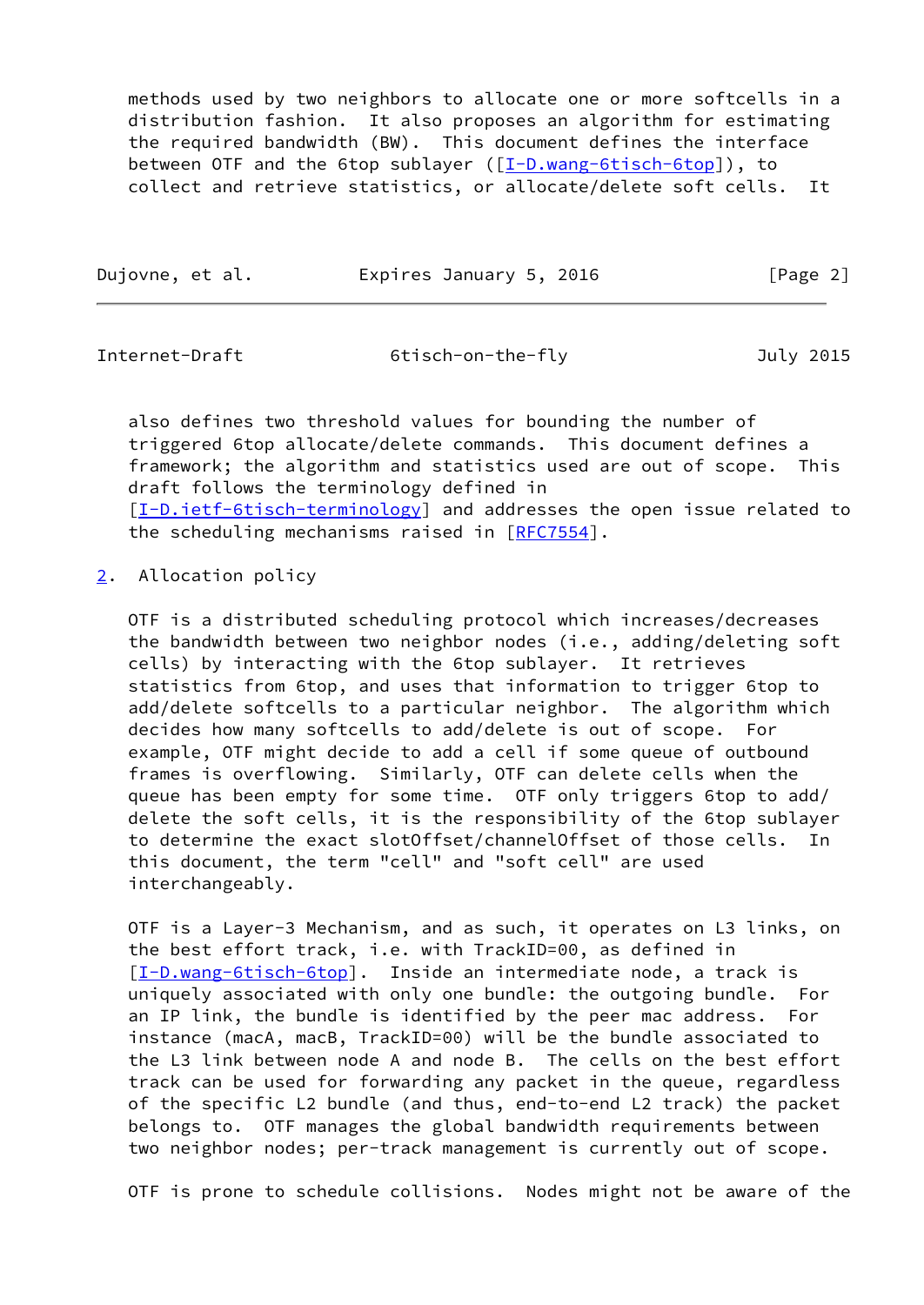cells allocated by other pairs of nodes. A schedule collision occurs when the same cell is allocated by different pairs in the same interference space. The probability of having allocation collision may be kept low by grouping cells into chunks (see [\[I-D.ietf-6tisch-terminology](#page-11-4)] and [[I-D.ietf-6tisch-architecture\]](#page-12-5) for more details). The use of chunks is outside the scope of this current version of the OTF draft.

 The "allocation policy" is the algorithm used by OTF to decide when to increase/decrease the bandwidth allocated between two neighbor nodes in order to satisfy the traffic requirements. These

| Dujovne, et al. | Expires January 5, 2016 | [Page 3] |
|-----------------|-------------------------|----------|
|-----------------|-------------------------|----------|

Internet-Draft 6tisch-on-the-fly July 2015

 requirements can be expressed in terms of throughput, latency or other constraints.

 This document introduces the following parameters for describing the behavior of the OTF allocation policy:

- SCHEDULEDCELLS: The amount of soft cells scheduled in a bundle on the best effort track between two neighbors.
- REQUIREDCELLS: Number of cells requested by OTF to 6top, a non negative value. How this is computed is out of the scope. It MAY be an instantaneous request, or a value averaged on several measurements.
- OTFTHRESHLOW: Threshold parameter introducing cell over-provisioning in the allocation policy. It is a non-negative value expressed as number of cells. Which value to use is application-specific and out of OTF scope.
- OTFTHRESHHIGH: Threshold parameter introducing cell under provisioning in the allocation policy. It is a non-negative value expressed as number of cells. Which value to use is application specific and out of OTF scope.

 The OTF allocation policy compares the number of required cells against the number of scheduled ones, using the OTF threshold for bounding the signaling overhead due to negotiations of new cells. In details: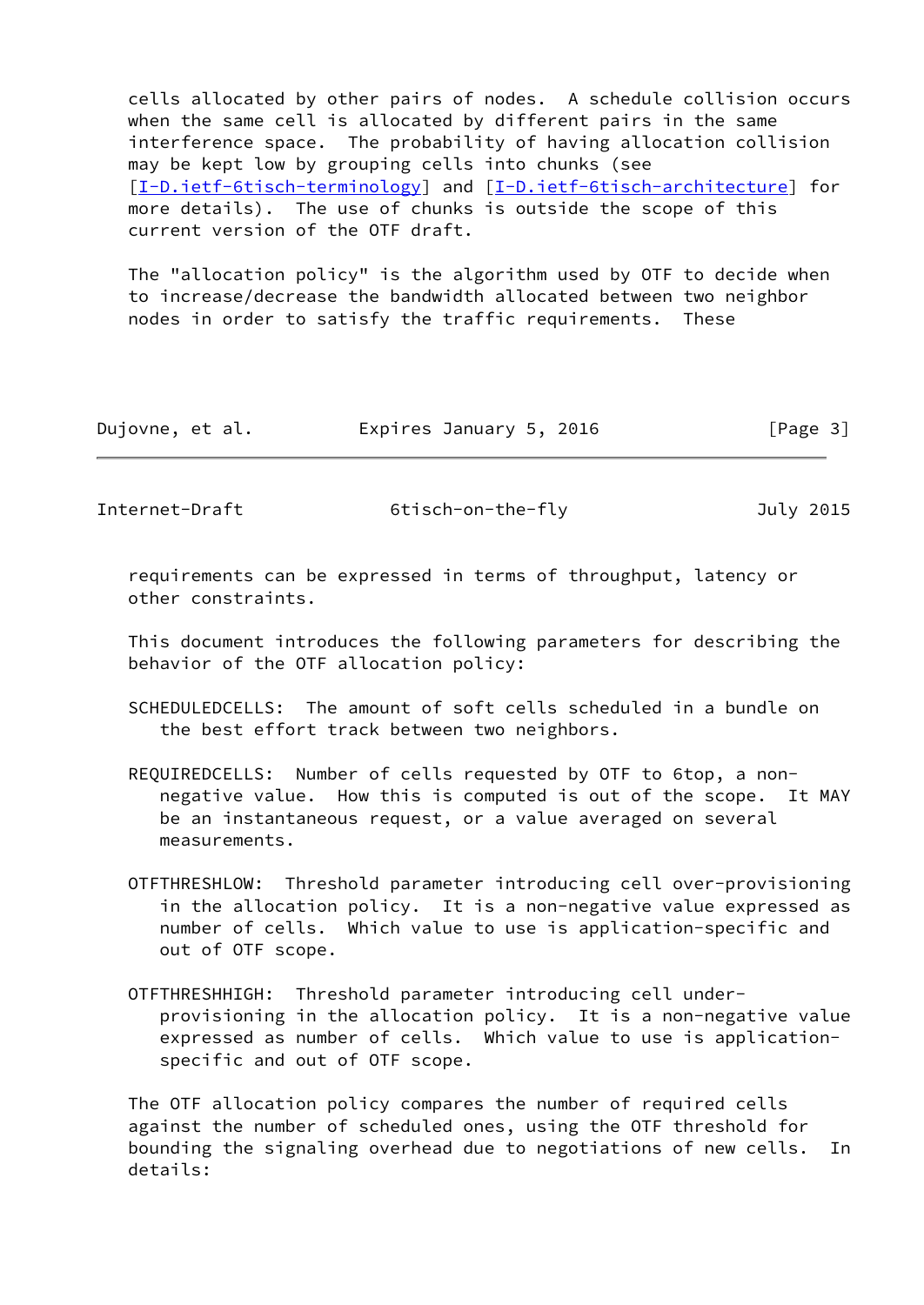| Dujovne, et al. | Expires January 5, 2016 | [Page 4] |
|-----------------|-------------------------|----------|
|-----------------|-------------------------|----------|

Internet-Draft

6tisch-on-the-fly

July 2015

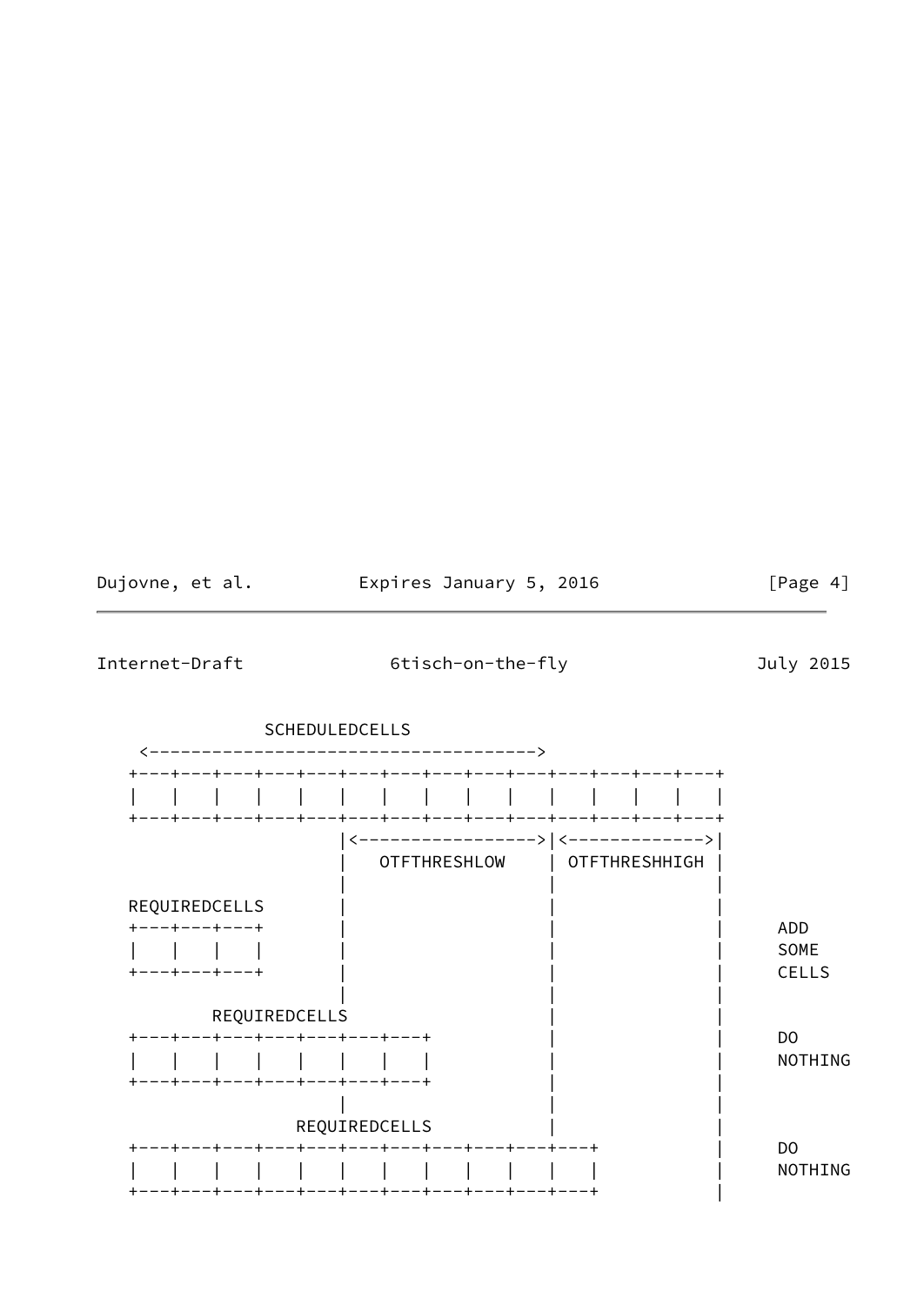|      |  |  | REQUIREDCELLS |  |  |  |  |
|------|--|--|---------------|--|--|--|--|
|      |  |  |               |  |  |  |  |
| SOME |  |  |               |  |  |  |  |
|      |  |  |               |  |  |  |  |

 Figure 1: Relation among the OTF parameters used for triggering 6top add/remove soft cell commands

- 1. If REQUIREDCELLS is greater than (SCHEDULEDCELLS + OTFTHRESHHIGH), OTF asks 6top to add one or more soft cells to the bundle on the best effort track.
- 2. If REQUIREDCELLS is greater or equal than (SCHEDULEDCELLS - OTFTHRESHLOW), and it is lower than or equal to (SCHEDULEDCELLS + OTFTHRESHHIGH), OTF does not perform any bundle resizing, since the scheduled cells are sufficient for managing the current traffic conditions.
- 3. If REQUIREDCELLS is lower than (SCHEDULEDCELLS OTFTHRESHLOW), OTF asks 6top to delete one or more soft cells from the bundle on the best-effort track.

When both OTFTHRESHLOW and OTFTHRESHHIGH are equal to 0, any discrepancy between REQUIREDCELLS and SCHEDULEDCELLS triggers a 6top

| Dujovne, et al. | Expires January 5, 2016 | [Page 5] |
|-----------------|-------------------------|----------|
|                 |                         |          |

<span id="page-5-1"></span>

| Internet-Draft | 6tisch-on-the-fly | July 2015 |
|----------------|-------------------|-----------|
|                |                   |           |

 negotiation of soft cells. Other values for the thresholds, different from 0, reduce the number of triggered 6top negotiations.

 The number of soft cells to be scheduled/deleted for bundle resizing is out of the scope of this document and implementation-dependant.

<span id="page-5-0"></span>[3](#page-5-0). Allocation method

 Beyond the allocation policies that describe the approach used by OTF for fulfilling the node bandwidth requests, the OTF framework also includes the Allocation Method that specify how OTF issues commands to the 6top sublayer. As specified in  $[I-D.wang-6tisch-6top]$  $[I-D.wang-6tisch-6top]$ , 6top provides a set of commands that allows OTF to allocate/delete soft cells. Such commands are used by the OTF soft cell allocation method.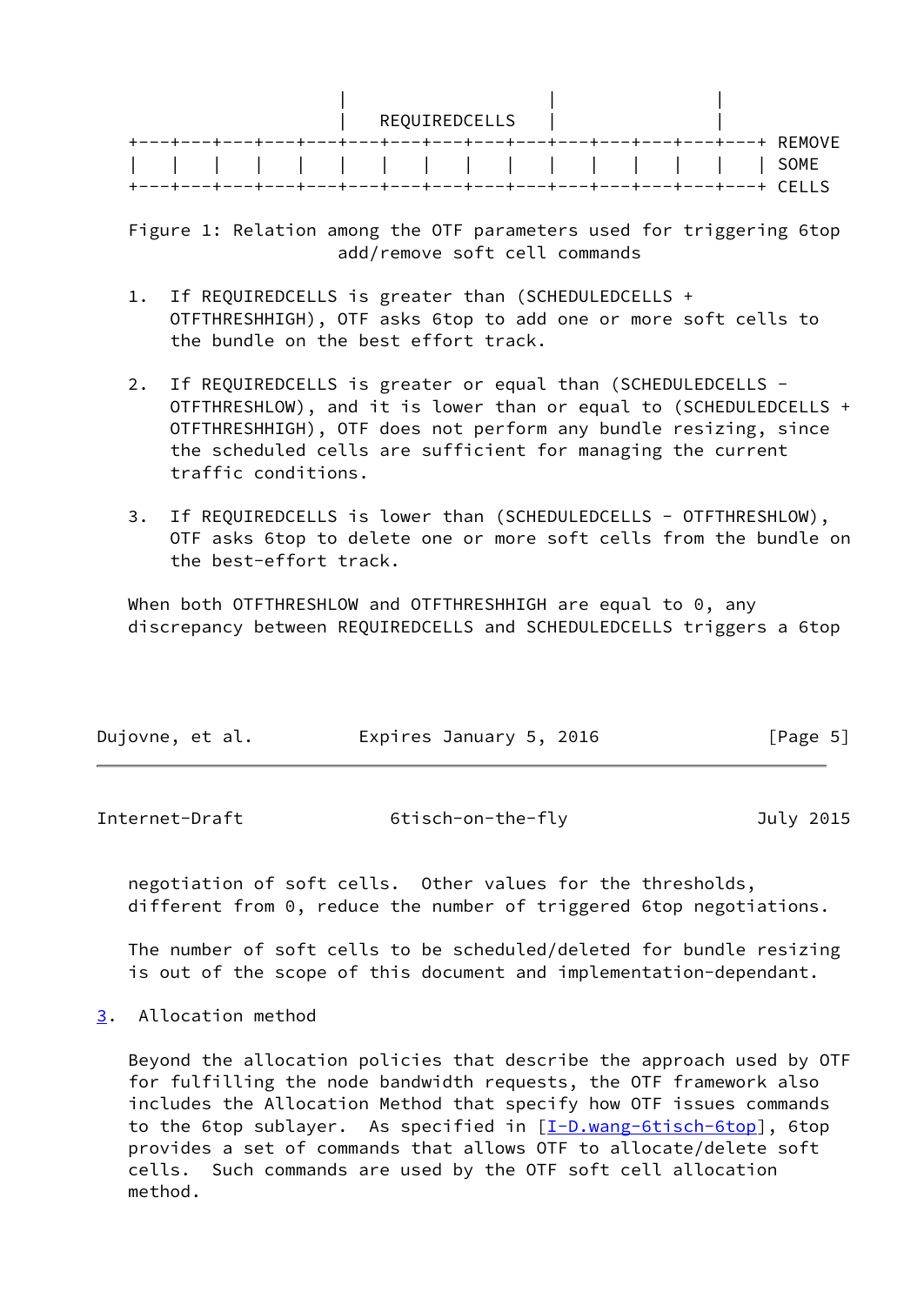With the soft cell allocation method, OTF can ask 6top to reserve one (or  $N > 1$ ) soft cell(s) on the best effort L3 boundle, between two neighbor nodes. The 6top layer allocates and maintains these cells. If a L3 bundle with TrackID=00 was already reserved between the same pair of neighbors, 6top translates the OTF request into a bundle resize request. The newly allocated cell increases the size of the already existing bundle. Similarly, when OTF realizes there is a reduction of traffic exchanged between the two neighbors, it may asks 6top to delete a softcell (or  $N > 1$ ) from the best effort track, i.e. to decrease the size of the best effort L3 bundle. If no bundle with TrackID=00 exists when 6top receives the OTF request, then the 6top softcell create command generates a new bundle of size 1.

#### <span id="page-6-0"></span>[4](#page-6-0). Cell and Bundle Reservation/Deletion

 In order to reserve/delete softcells, OTF interacts with 6top sublayer. To this aim OTF uses the following set of commands offered by 6top: CREATE.softcell, and DELETE.softcell. When creating (deleting) a softcell, OTF specifies the track the cell belongs to (i.e., best effort track, TrackID=00), but not its slotOffset nor the channelOffset. If at least one cell on the best effort L3 bundle already exists, the CREATE.softcell and DELETE.softcell, translate into INCREASE and DECREASE the bundle size, respectively. 6top is responsible for picking the specific cell to be added/deleted within the bundle. Before being able to do so, source and destination nodes go through a cell negotiation process. This process is out of scope of 6top and OTF. By using the CREATE.softcell command, OTF can ask 6top to add multiple softcells on the best effort L3 bundle. Following OTF request, 6top either (i) creates a new bundle, if no cells were reserved already on the best effort track, or (ii) increases the L3 bundle size of the already existing best-effort

|  | Dujovne, et al. | Expires January 5, 2016 | [Page 6] |
|--|-----------------|-------------------------|----------|
|--|-----------------|-------------------------|----------|

<span id="page-6-1"></span>Internet-Draft 6tisch-on-the-fly July 2015

 bundle. By using the DELETE.softcell command, OTF can ask 6top to delete cells from the best effort bundle.

 OTF provides a policy for 6top to generate CREATE/DELETE.softcells commands, policy that is out of 6top scope  $[I-D.wang-6tisch-6top]$  $[I-D.wang-6tisch-6top]$ . Such policy is not the only one that can be used by 6top. Others may be defined in the future.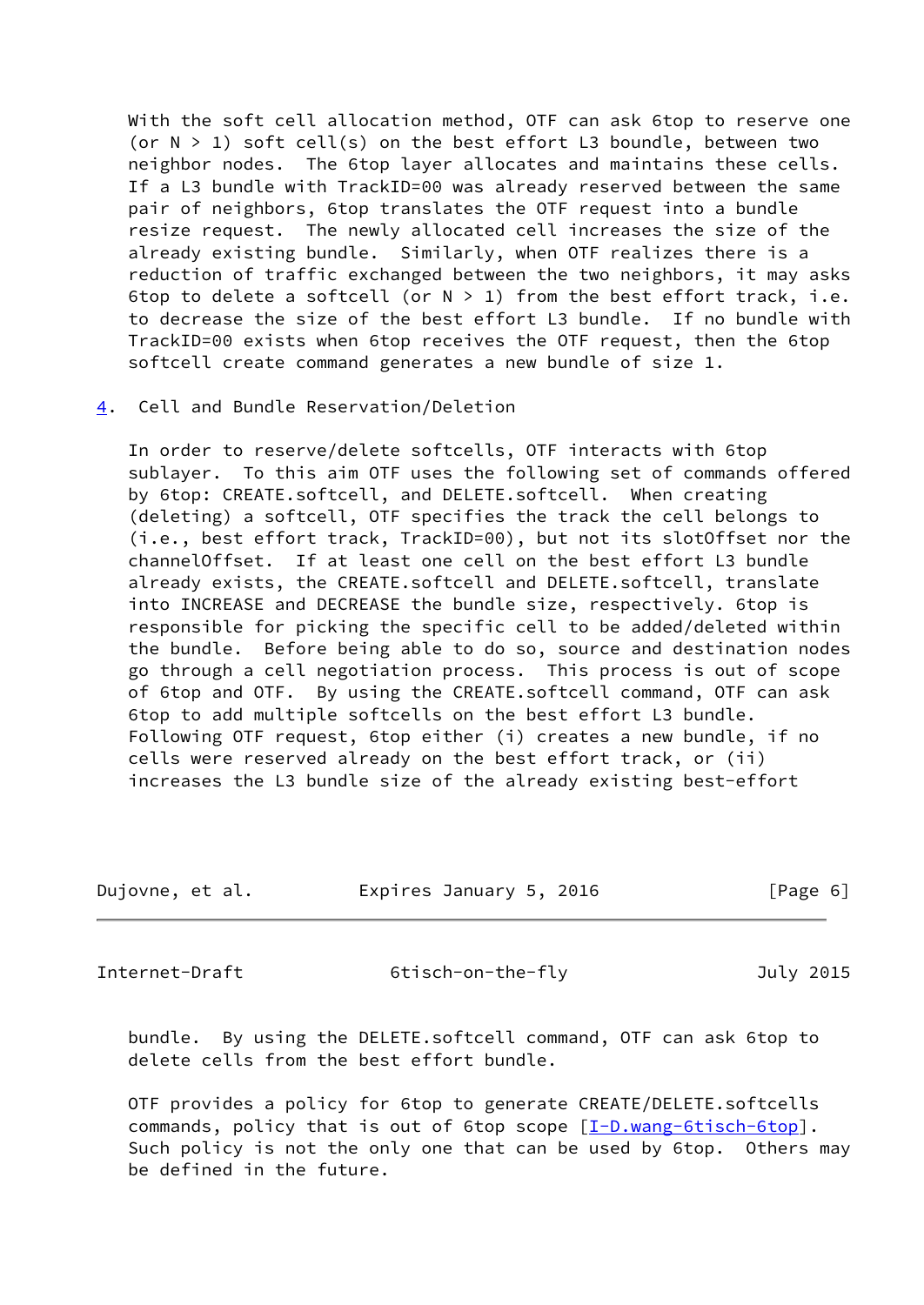<span id="page-7-1"></span>[5](#page-7-1). Getting statistics and other information about cells through 6top

 Statistics are kept in 4 data structures of 6top MIB: CellList, MonitoringStatusList, NeighborList, and QueueList.

 CellList provides per-cell statistics. From this list, an upper layer can get per-bundle statistics. OTF may have access to the CellList, by using the CoAP-YANG Model, but actually cell-specific statistics are not significant to OTF, since softcells can be re allocated in time by 6top itself, based on network conditions.

 MonitoringStatusList provides per-neighbor and slotframe statistics. From it an upper layer (e.g., OTF) can get per bundle overview of scheduling and its performance. Such list contains information about the number of hard and soft cells reserved to a given node with a specific neighbor, and the QoS (that can be expressed in form of different metrics: PDR, ETX, RSSI, LQI) on the actual bandwidth, and the over-provisioned bandwidth (which includes the over-provisioned cells). 6top can use such list to operate 6top Monitoring Functions, such as re-allocating cells (by changing their slotOffset and/or channelOffset) when it finds out that the link quality of some softcell is much lower than average. Unlike 6top, OTF does not operate any re-allocation of cells. In fact, OTF can ask for more/ less bandwidth, but cannot move any cell within the schedule. Thus, the 6top Monitoring function is useful to OTF, because it can provide better cells for a given bandwidth requirement, specified by OTF. For instance, OTF may require some additional bandwidth (e.g. 2 cells in a specific slotframe) with PDR = 75%; then, 6top will reserve 3 slots in the slotframe to meet the bandwidth requirement. In addition, when the link quality drops to 50%, 6top will reserve 4 slots to keep meeting the bandwidth requirement. Given that OTF operates on the global bandwidth between two neighbor nodes, it does not need to be informed from 6top about cells' re-allocation.

 NeighborList provides per-neighbor statistics. From it, an upper layer can understand the connectivity of a pair of nodes, e.g. based on the queue length increase, OTF may ask 6top to add some cells, in order to increase the available bandwidth.

Dujovne, et al. **Expires January 5, 2016** [Page 7]

<span id="page-7-0"></span>Internet-Draft 6tisch-on-the-fly July 2015

QueueList provides per-Queue statistics. From it, an upper layer can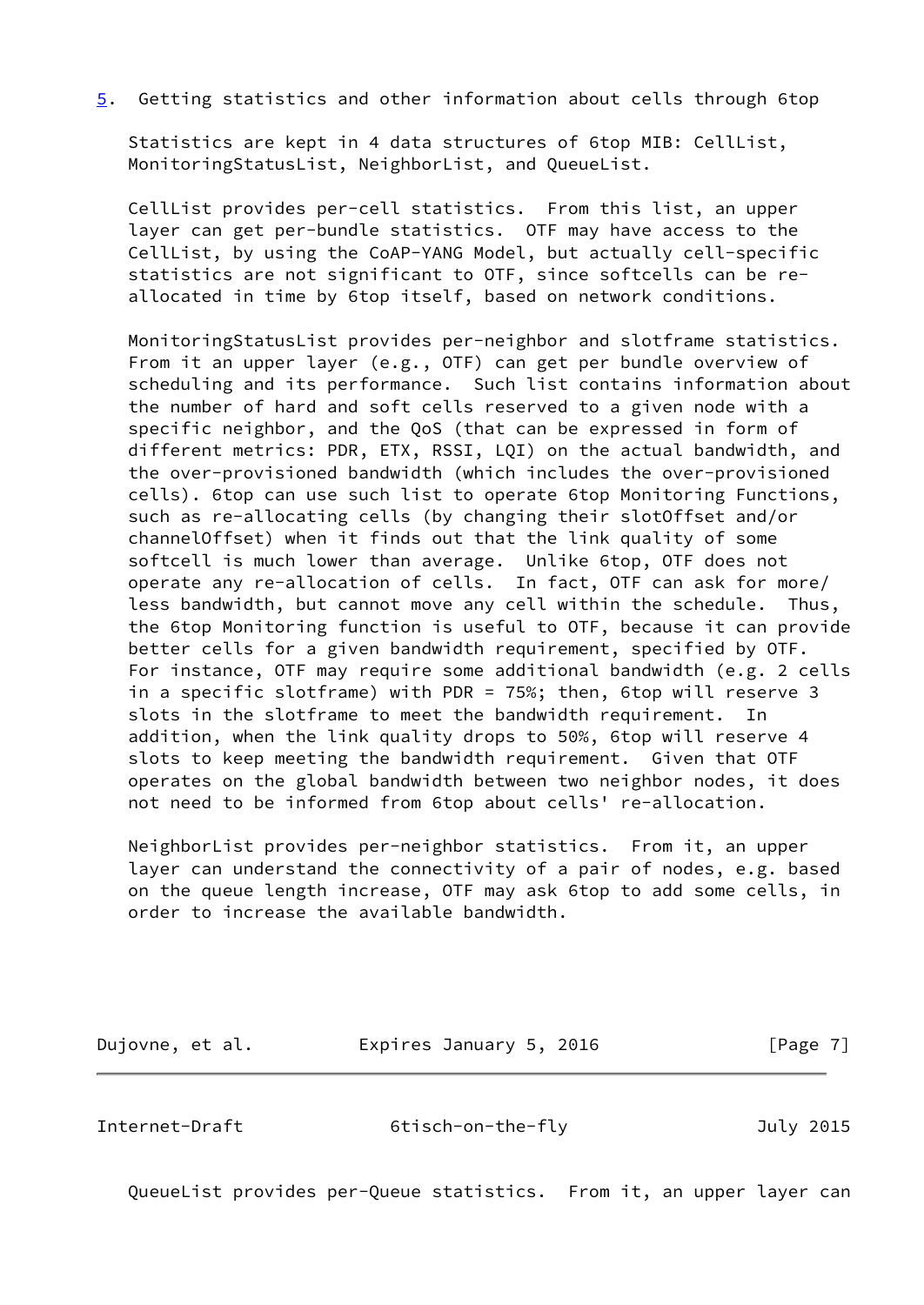know the traffic load. OTF, based on such queue statistics (e.g., average length of the queue, average age of the packet in queue, etc.) may trigger a 6top CREATE.softcell (DELETE.softcell) command for increasing (decreasing) the bandwidth and be able to better serve the packets in the queue.

<span id="page-8-0"></span>[6](#page-8-0). Events triggering algorithms in OTF

 The Algorithms running within OTF MUST be event-oriented. As a consequence, OTF requires to connect the algorithms with external events to trigger their execution. The algorithm also generates one or more events when it is executed, such as a new soft cell allocation. Both type of events, the one which triggers the algorithm and the ones which are generated by the execution of the algorithm are called OTF events. We define the following elements:

 A set of parameters P(E): parameters used to define E and its triggering conditions;

 a set of triggering variables V(E): variables that can trigger the event;

a set of triggering conditions  $C(E)$ : conditions to satisfy on the variables V(E) to trigger E;

 a set of process handlers H(E): handlers required to respond and process the triggering conditions C(E).

To illustrate how  $P(E)$ ,  $V(E)$ ,  $C(E)$  and  $H(E)$  can be used to define a real event, the allocation policy described in Sec. 2 is considered hereby.

 P(E) consists of the OTFTHRESHLOW and OTFTHRESHHIGH parameters (P1 and P2, respectively);

 V(E) consists of the REQUIREDCELLS and SCHEDULEDCELLS parameters (V1 and V2, respectively);

C(E) consists of the following conditions:

C1: V1 > V2+P2

C2: V1 <=V2-P1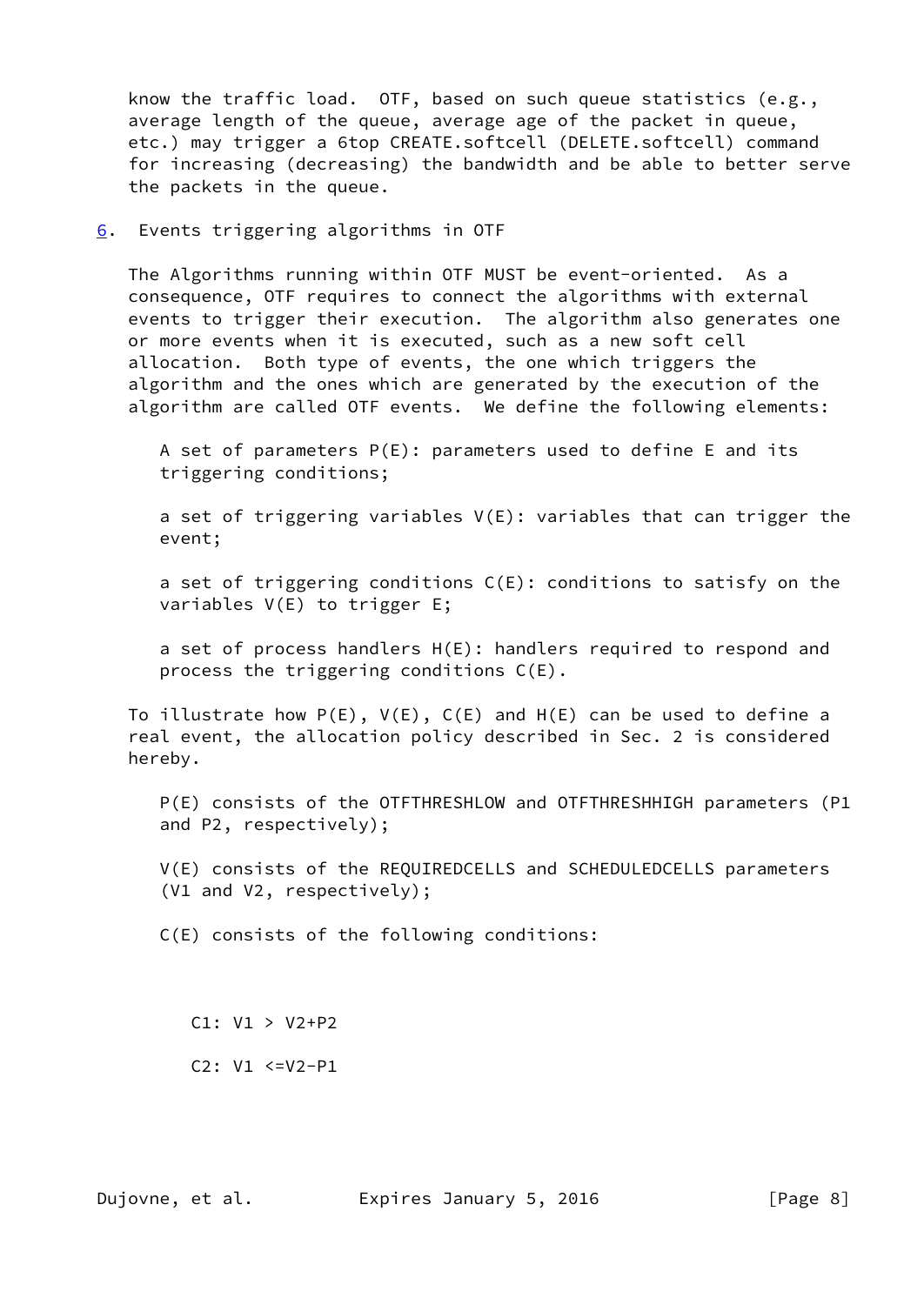<span id="page-9-1"></span> H(E) consists of the following handlers (one handler for each triggering condition)

 H1(C1): OTF asks 6top to add one or more soft cells to the L3 best effort bundle.

 H2(C2): OTF asks 6top to delete one or more soft cells from the L3 best effort bundle.

<span id="page-9-0"></span>[7](#page-9-0). Bandwidth Estimation Algorithms

 OTF supports different bandwidth estimation algorithms that can be used by a node in a 6TiSCH network for checking the statistics provided by 6top and the actual bandwidth usage. By doing so, one can adapt (increase or decrease) the number of scheduled soft cells for a given pair of neighbors (e.g., parent node and its child), according to their specific requirements. OTF supports several bandwidth estimation algorithms numbered 0 to 255 in the OTF implementation. The first algorithm (0) is reserved to the default algorithm that is described below. By using SET and GET commands, one can set the specific algorithm to be used, and get information about which algorithm is implemented.

 The steps of the default bandwidth estimation algorithm, running over a parent node, are listed hereafter:

- Step 1: Collect the bandwidth requests from child nodes (incoming bundle soft cell allocation from 6top-to-6top negotiation).
- Step 2: Collect the node bandwidth requirement from the application (self/local traffic, from the application soft cell pending requests).
- Step 3: Collect the current outgoing scheduled bandwidth (outgoing traffic).
- Step 4: If (outgoing < incoming + self) then SCHEDULE soft cells to satisfy bandwidth requirements.
- Step 5: If (outgoing > incoming + self) then DELETE the soft cells that are not used.

Step 6: Return to step 1.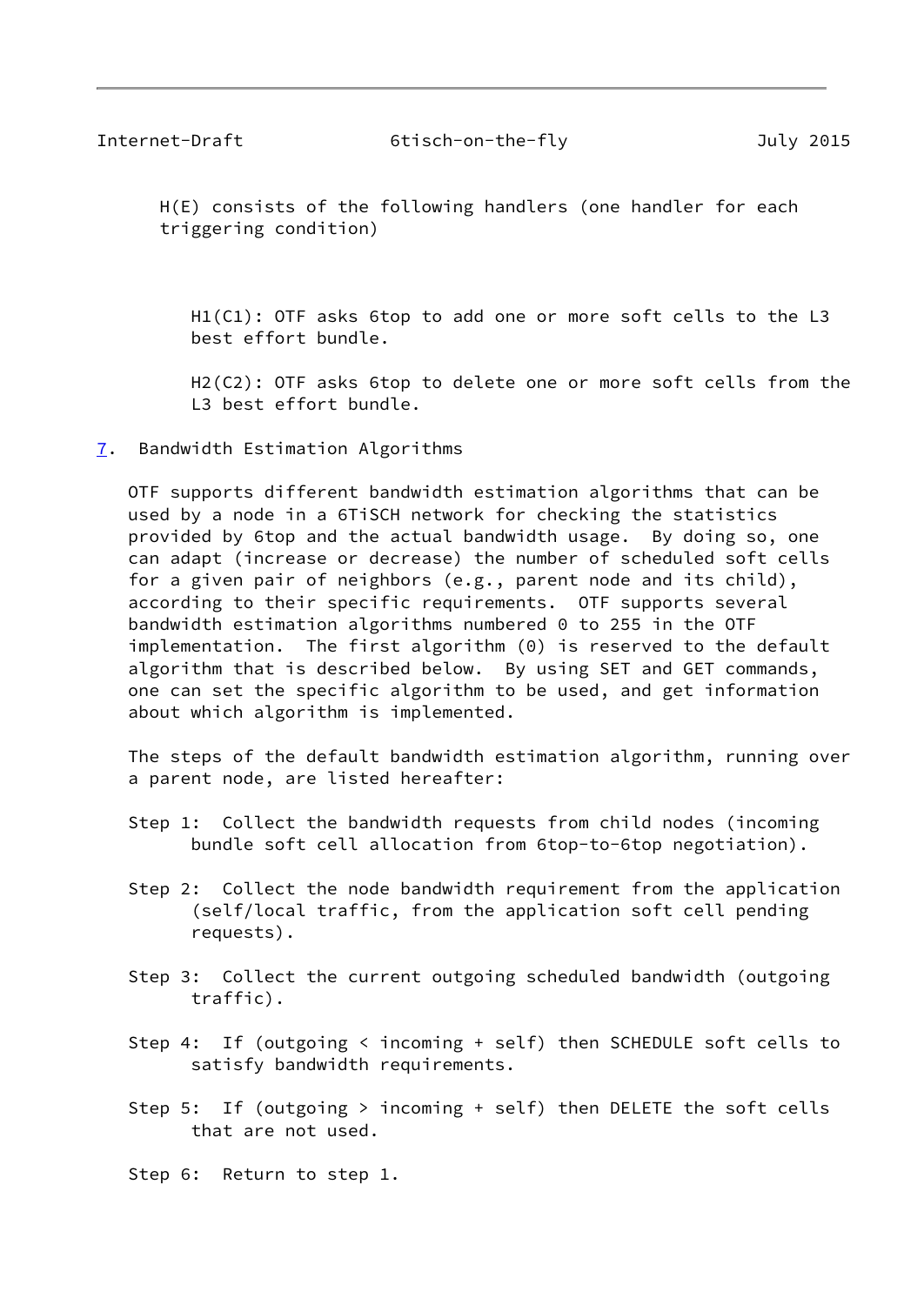The default bandwidth estimation algorithm introduced in this document adopts a reactive allocation policy, i.e., it uses

| Dujovne, et al. | Expires January 5, 2016 | [Page 9] |
|-----------------|-------------------------|----------|
|-----------------|-------------------------|----------|

<span id="page-10-1"></span>Internet-Draft 6tisch-on-the-fly July 2015

OTFTHRESHLOW =  $\theta$  and OTFTHRESHHIGH =  $\theta$ ; the histeresys is not enabled and the allocation/deallocation follows directly. The algorithm is triggered either by Step 4 or Step 5.

<span id="page-10-0"></span>[8](#page-10-0). OTF external CoAP interface

 In order to select the current OTF algorithm and provide functional parameters from outside OTF, this module uses CoAP with YANG as the data model. The algorithm number and the parameters MUST be invoked in different CoAP calls.

 The path to select the algorithm is '6t/e/otf/alg' with A as the algorithm number.

|               | --------------                 |
|---------------|--------------------------------|
| Header   POST |                                |
|               |                                |
|               | Uri-Path  /6t/e/otf/alg        |
|               | Options   CBOR( {AlgNo: 123} ) |

Figure 2: Algorithm number POST message

To obtain the current algorithm number:

| Header   GET |                                    |
|--------------|------------------------------------|
|              | Uri-Path  /6t/e/otf/alg            |
|              | Options   Accept: application/cbor |

#### Figure 3: Algorithm number GET message

An example is: 'coap://[aaaa::1]/6t/e/otf/alg'

The current algorithm parameter path is '6t/e/otf/alg/par'.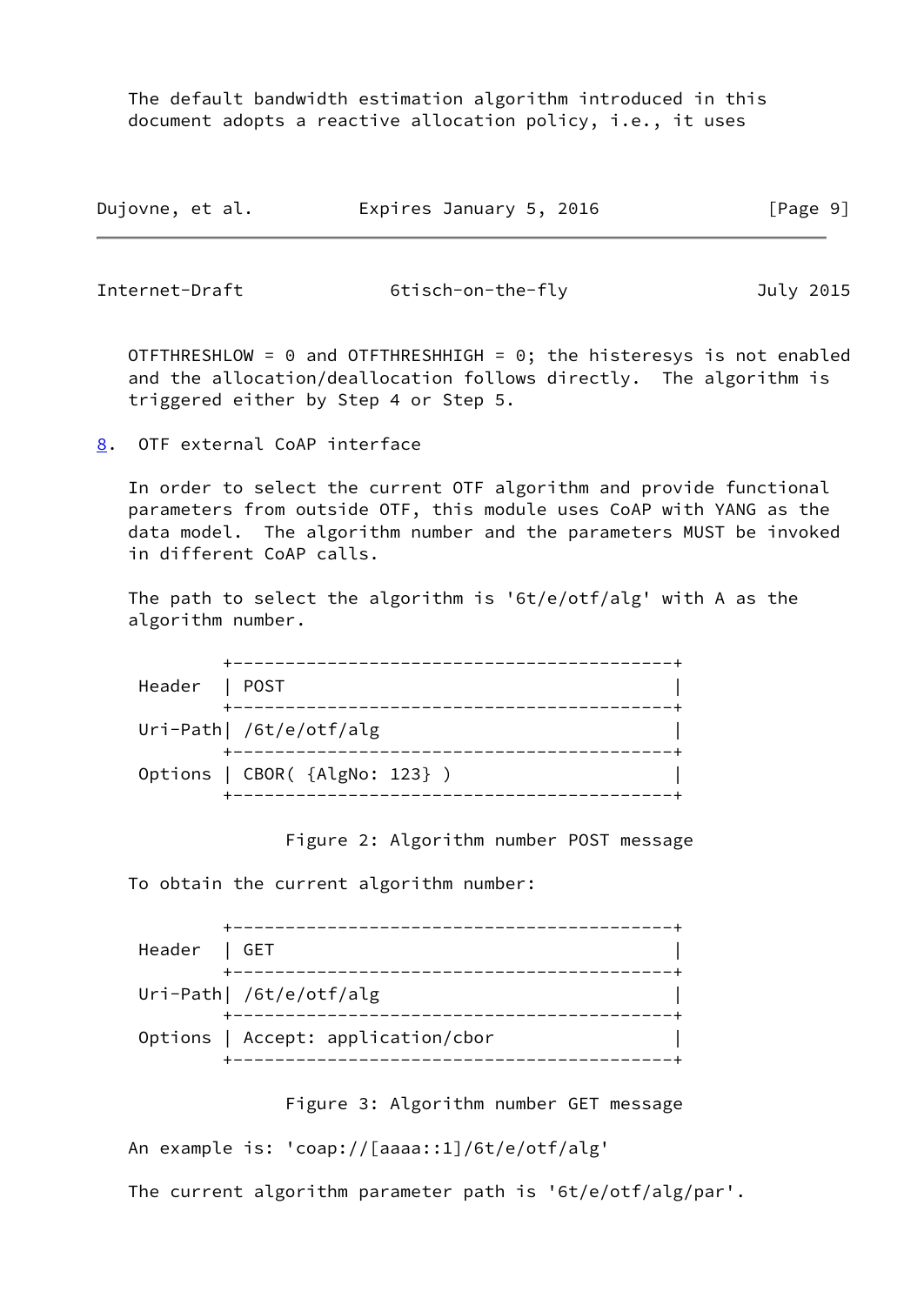| Dujovne, et al. | Expires January 5, 2016 | [Page 10] |
|-----------------|-------------------------|-----------|
|-----------------|-------------------------|-----------|

<span id="page-11-1"></span>Internet-Draft 6tisch-on-the-fly

| July | 2015 |
|------|------|
|      |      |

| Header   POST |                                      |
|---------------|--------------------------------------|
|               | Uri-Path  /6t/e/otf/alg/par          |
|               | Options   $CBOR($ {Par: $0x1234$ } ) |

Figure 4: Algorithm number POST message

An example follows: 'coap://[aaaa::1]/6t/e/otf/alg/par'

<span id="page-11-0"></span>[9](#page-11-0). Acknowledgments

 Special thanks to Prof. Kris Pister for his valuable contribution in designing the default Bandwidth Estimation Algorithm, and to Prof. Qin Wang for her support in defining the interaction between OTF and 6top sublayer.

 Thanks to the Fondecyt 1121475 Project, to INRIA Chile "Network Design" group and to the IoT6 European Project (STREP) of the 7th Framework Program (Grant 288445).

- <span id="page-11-2"></span>[10.](#page-11-2) References
- <span id="page-11-3"></span>[10.1](#page-11-3). Informative References

<span id="page-11-4"></span>[I-D.ietf-6tisch-terminology]

 Palattella, M., Thubert, P., Watteyne, T., and Q. Wang, "Terminology in IPv6 over the TSCH mode of IEEE 802.15.4e", draft-ietf-6tisch-terminology-04</u> (work in progress), March 2015.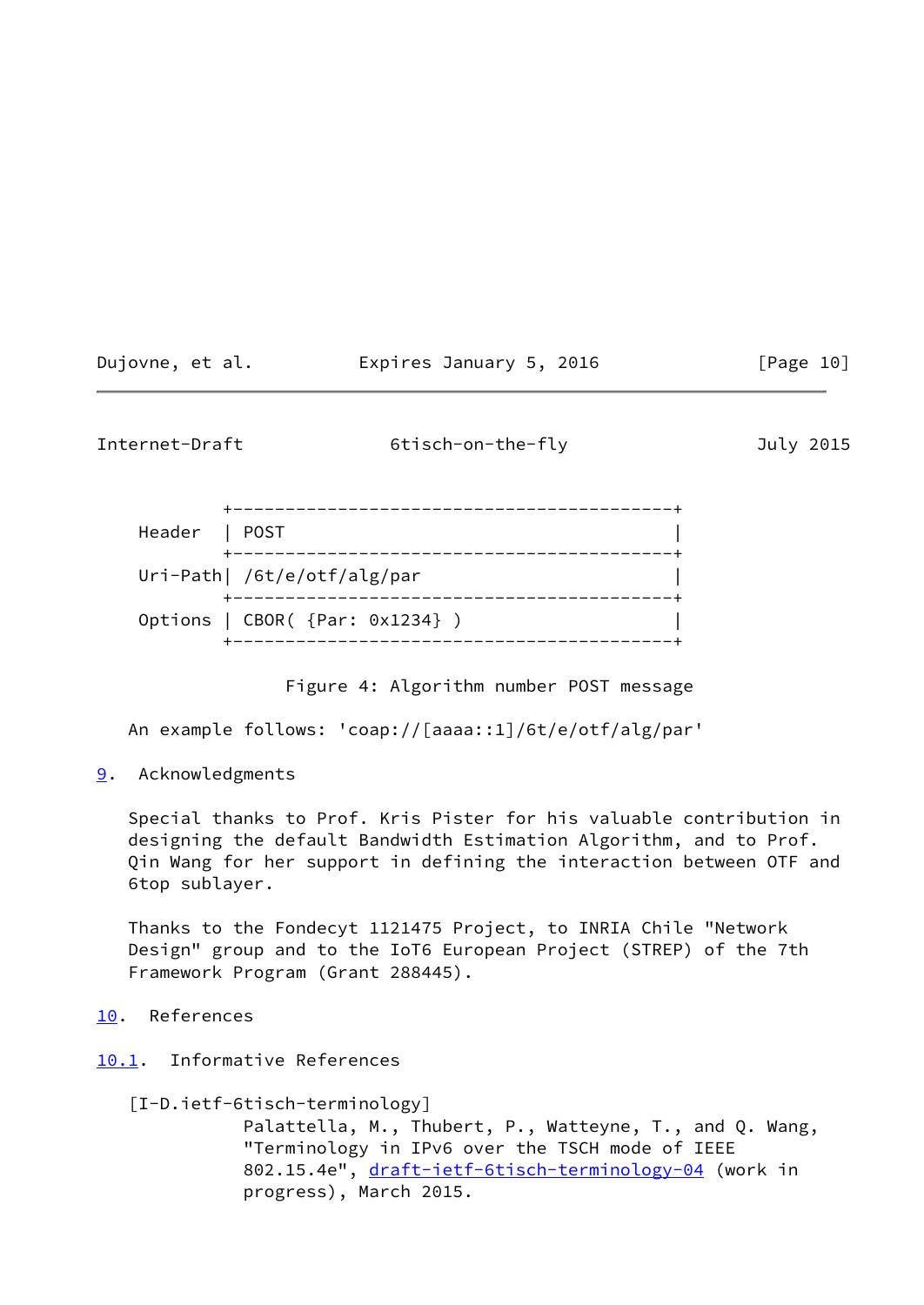<span id="page-12-5"></span>[I-D.ietf-6tisch-architecture]

 Thubert, P., "An Architecture for IPv6 over the TSCH mode of IEEE 802.15.4", [draft-ietf-6tisch-architecture-08](https://datatracker.ietf.org/doc/pdf/draft-ietf-6tisch-architecture-08) (work in progress), May 2015.

- [RFC7554] Watteyne, T., Palattella, M., and L. Grieco, "Using IEEE 802.15.4e Time-Slotted Channel Hopping (TSCH) in the Internet of Things (IoT): Problem Statement", [RFC 7554](https://datatracker.ietf.org/doc/pdf/rfc7554), May 2015.
- <span id="page-12-4"></span> [I-D.wang-6tisch-6top] Wang, Q., Vilajosana, X., and T. Watteyne, "6TiSCH Operation Sublayer (6top)", [draft-wang-6tisch-6top-00](https://datatracker.ietf.org/doc/pdf/draft-wang-6tisch-6top-00) (work in progress), October 2013.

| Dujovne, et al. | Expires January 5, 2016 | [Page 11] |
|-----------------|-------------------------|-----------|
|                 |                         |           |

<span id="page-12-1"></span>Internet-Draft 6tisch-on-the-fly July 2015

<span id="page-12-0"></span>[10.2](#page-12-0). External Informative References

<span id="page-12-2"></span>[IEEE802154e]

 IEEE standard for Information Technology, "IEEE std. 802.15.4e, Part. 15.4: Low-Rate Wireless Personal Area Networks (LR-WPANs) Amendament 1: MAC sublayer", April 2012.

<span id="page-12-3"></span>[IEEE802154]

 IEEE standard for Information Technology, "IEEE std. 802.15.4, Part. 15.4: Wireless Medium Access Control (MAC) and Physical Layer (PHY) Specifications for Low-Rate Wireless Personal Area Networks", June 2011.

Authors' Addresses

 Diego Dujovne (editor) Universidad Diego Portales Escuela de Informatica y Telecomunicaciones Av. Ejercito 441 Santiago, Region Metropolitana Chile

 Phone: +56 (2) 676-8121 Email: diego.dujovne@mail.udp.cl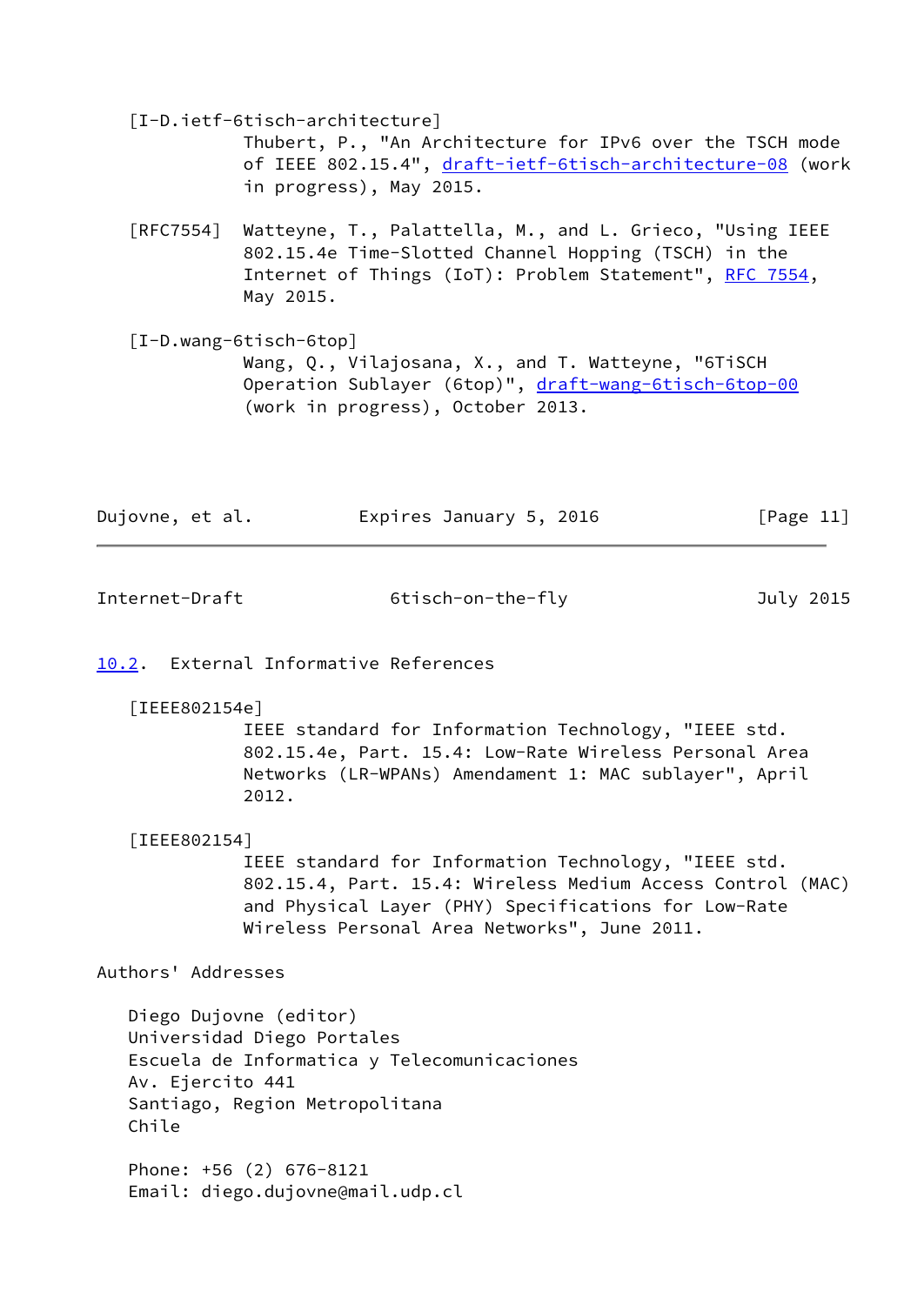Luigi Alfredo Grieco Politecnico di Bari Department of Electrical and Information Engineering Via Orabona 4 Bari 70125 Italy Phone: 00390805963911 Email: a.grieco@poliba.it Maria Rita Palattella University of Luxembourg Interdisciplinary Centre for Security, Reliability and Trust 4, rue Alphonse Weicker Luxembourg L-2721 LUXEMBOURG Phone: (+352) 46 66 44 5841 Email: maria-rita.palattella@uni.lu Dujovne, et al. **Expires January 5, 2016** [Page 12]

Internet-Draft 6tisch-on-the-fly July 2015

 Nicola Accettura University of California Berkeley Berkeley Sensor & Actuator Center 490 Cory Hall Berkeley, California 94720 USA

Email: nicola.accettura@eecs.berkeley.edu